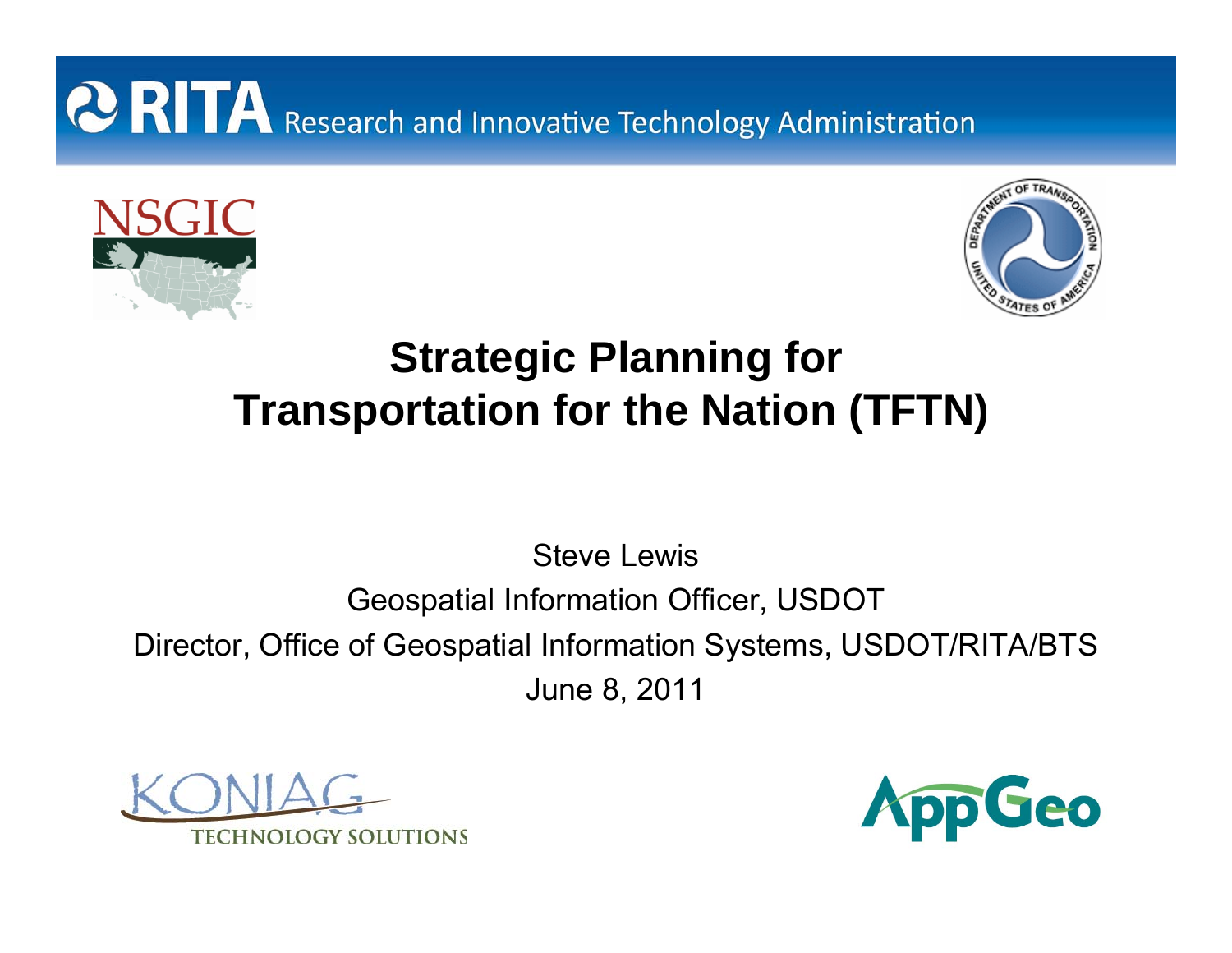## **Background**

Influenced by several different efforts:

- $\textcolor{red}{\bullet}$  In 2008, an "issues brief" by NSGIC called for the creation of TFTN
- OMB Circular A-16 identifies the USDOT as the "lead agency" for the "transportation theme" of the National Spatial Data Infrastructure (NSDI).
- Emerging USDOT data requirements for geospatial data for all roads, such as accident reporting for enhanced safety and bridge inventory.
- Aligned with several initiatives such the emerging federal Geospatial Platform concept. - one element of the "geospatial portfolio"

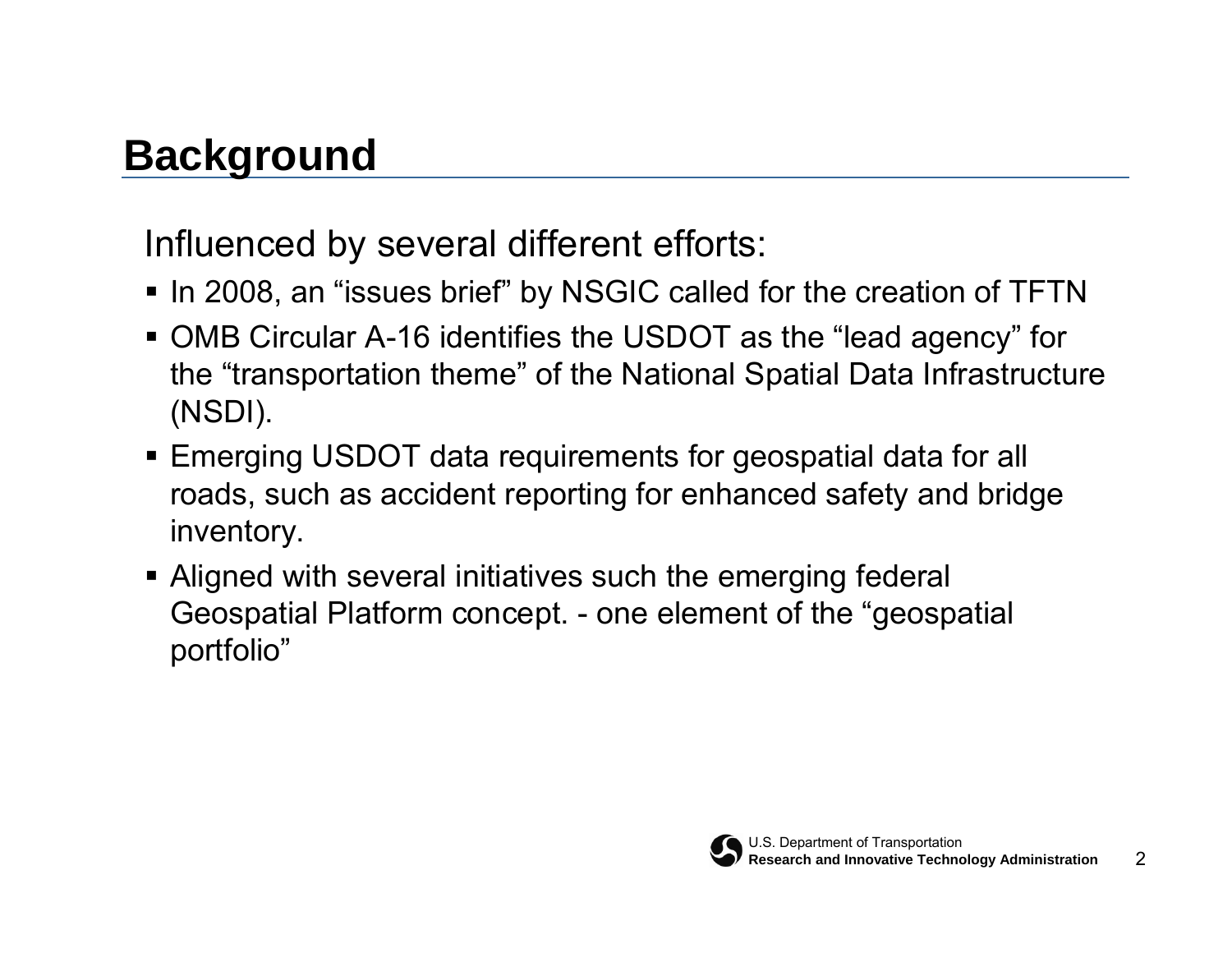## **TFTN Concept**

"Creation and maintenance of high-quality, nationwide transportation data that is in the public domain"

- □ An initial focus on street centerlines, but eventually multi-modal
- □Nationwide data spanning all states and territories
- □ All roads, not just Federally funded roads
- □ Provides a common geometric baseline
	- Road naming
	- Persistent segment ID numbering
	- Advanced functionality is built on top of baseline
- □Data is in the public domain and readily shareable

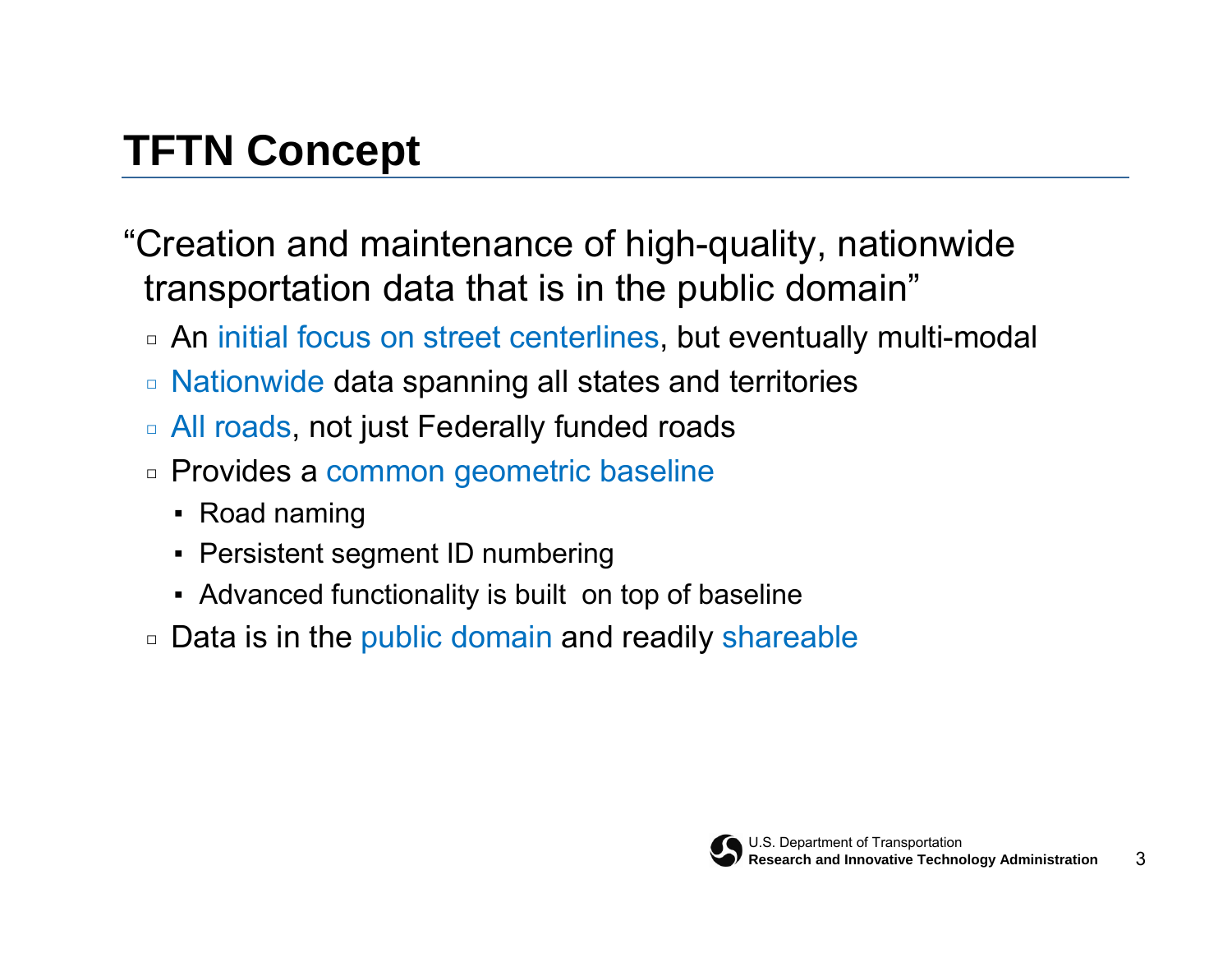- USDOT/RITA Project Management
	- $\,$  Advisory input from NSGIC  $\,$
- Consulting Team: Koniag Technology Solutions & Applied Geographics
- **Steering Committee** 
	- □ Executive Members (7)
	- □ At-Large Members (36)
- Project Website: <http://www.tftn.org/>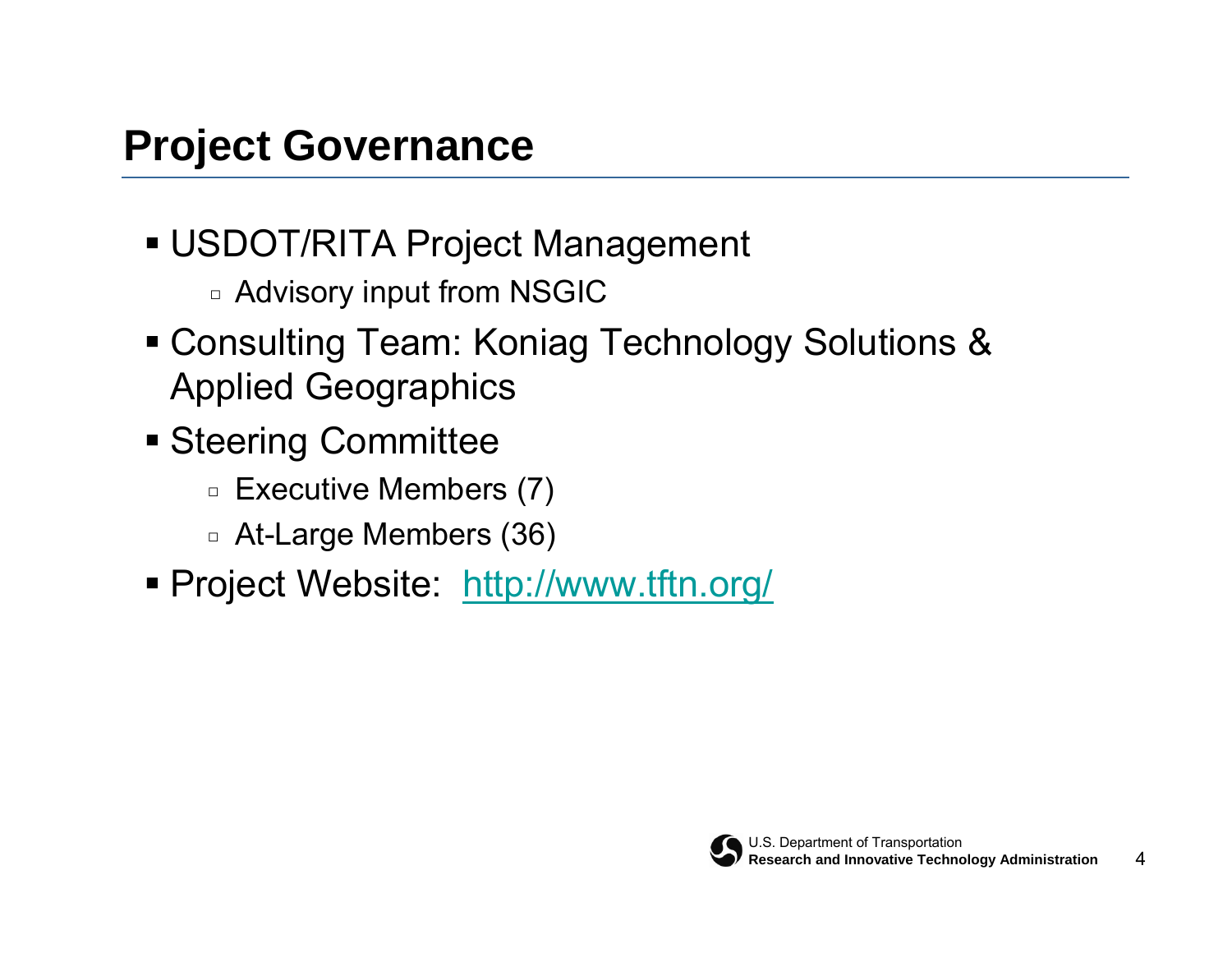## **Strategic Planning Effort – What We Did**

- ■Identify and engage stakeholders
- Define requirements, challenges and opportunities
- Document progress already made
	- □ Existing Datasets
	- □ Best Practices
	- □ New Ideas
- Explore implementation issues
- **Evaluate funding sources**

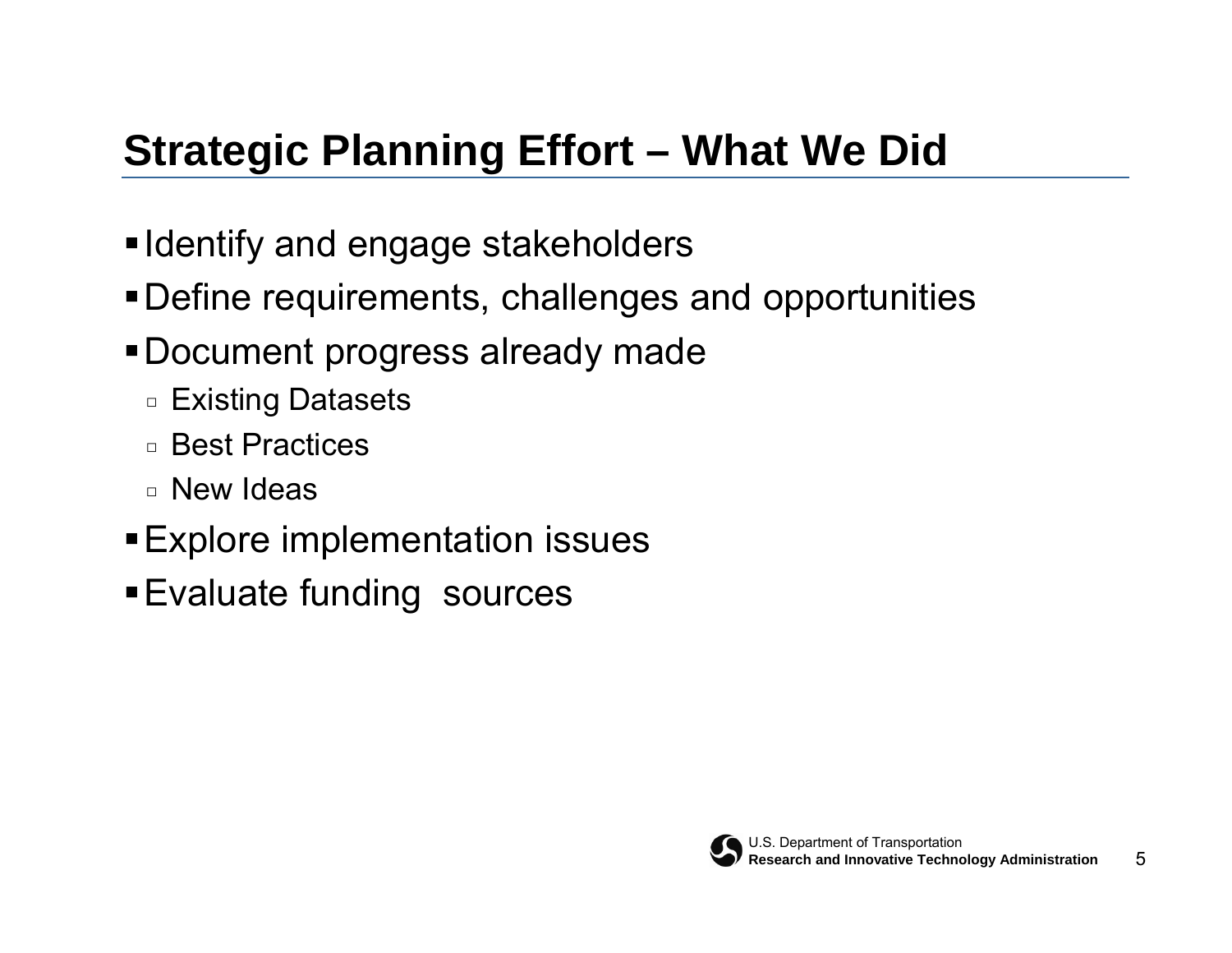### **Stakeholder OutreachInterviews**



- •**Safety**
- •**FHWA Highway Performance Management System**
- •**Intelligent Transportation Systems**
- •**Asset Management**









AMERICAN ASSOCIATION OF **STATE HIGHWAY AND TRANSPORTATION OFFICIALS** 











6

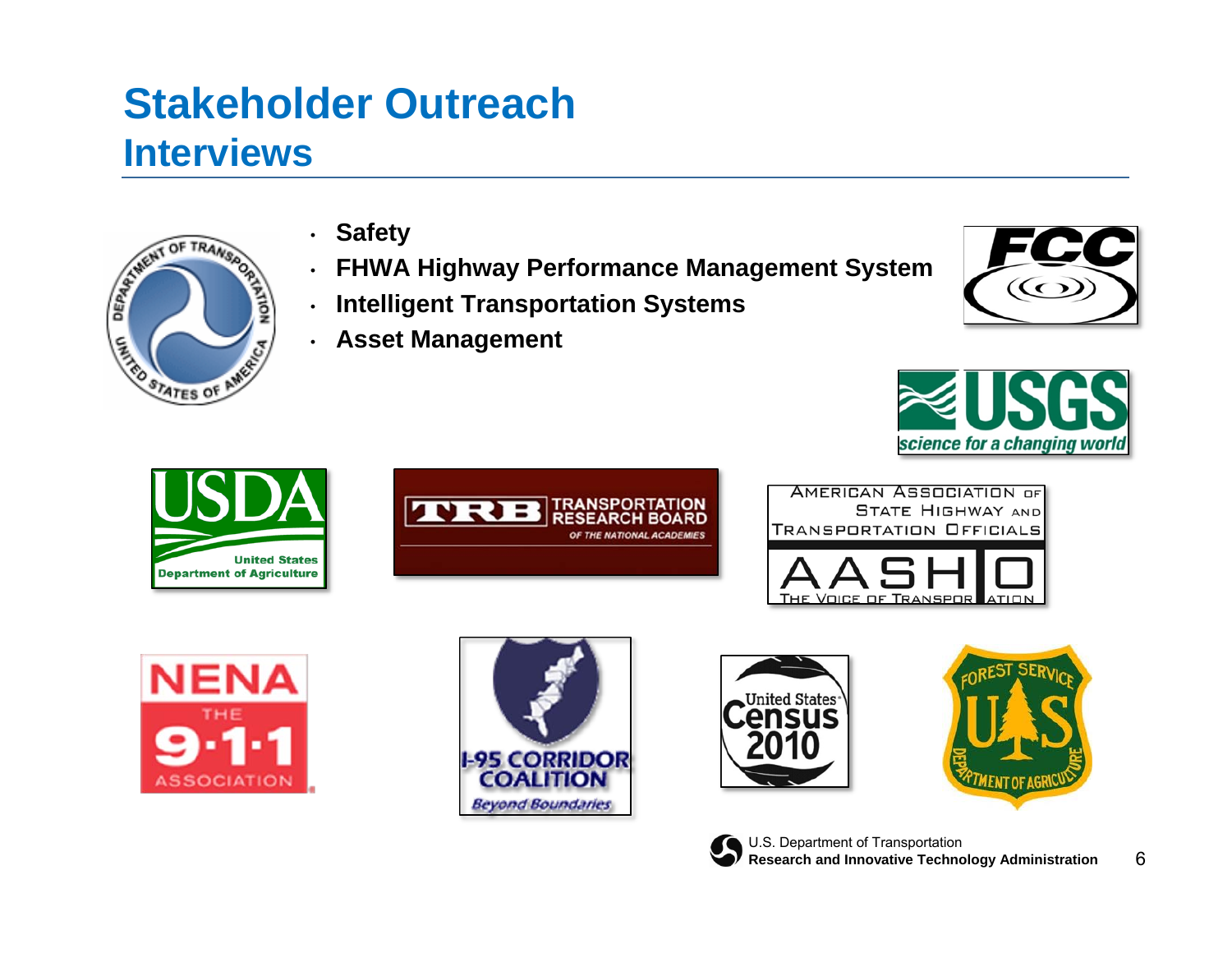#### **Stakeholder OutreachPresentations & Workshops**



**Transportation Research Board** 89th Annual Meeting **January 10-14, 2010** Washington, D.C.

#### **NSGIC 2010 Midyear Conference**

"A Collaborative Heading"

March 7-10, 2010 Loews Annapolis Hotel Annapolis, MD



#### **ESRI International User Conference**

Join us July 12-16, 2010 at the **San Diego Convention Center** 







**Transportation Research Board** 90th Annual Meeting January 23-27, 2011 . Washington, D.C.



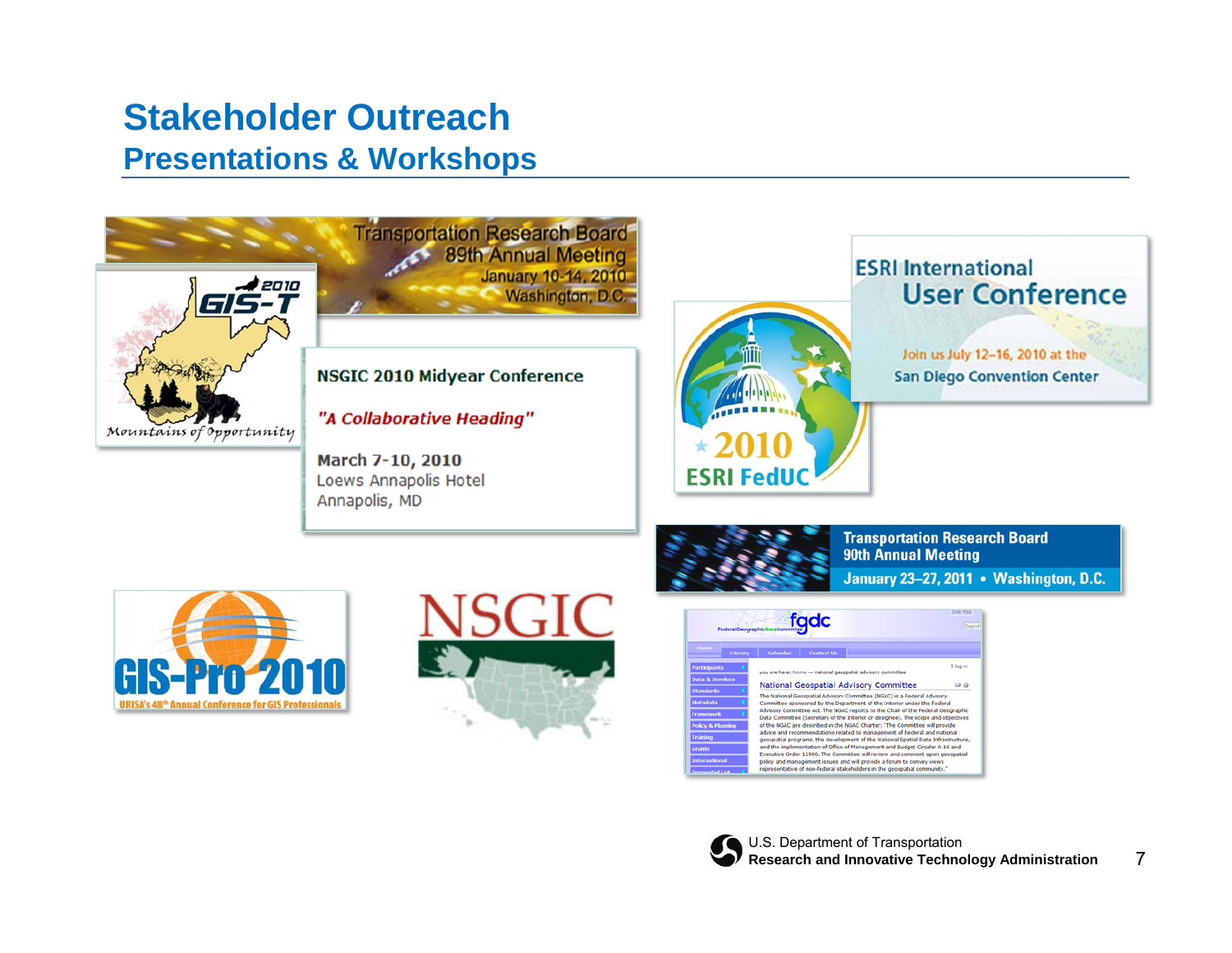## **Trends from the Workshops and Interviews**

- Near Unanimous Support
	- $\Box$  All of those interviewed and most of those who attended the workshops have indicated their support for this effort
- Learned of a number of similar efforts underway that benefit from TFTN
- Safety could be a key to the success of TFTN
	- $\texttt{\texttt{u}}$  USDOT goal to greatly reduce the number of fatal accidents
	- $\texttt{\texttt{I}}\texttt{=}$  A geospatial representation of ALL ROADS is needed to meet many of the USDOTs Safety Initiatives
	- $\texttt{\texttt{I}}\texttt{=}$  A geospatial representation of ALL ROADS is needed for emergency response
	- $\mathbin{\textcolor{black}{\mathsf{u}}}$  Lots of federal money for safety initiatives

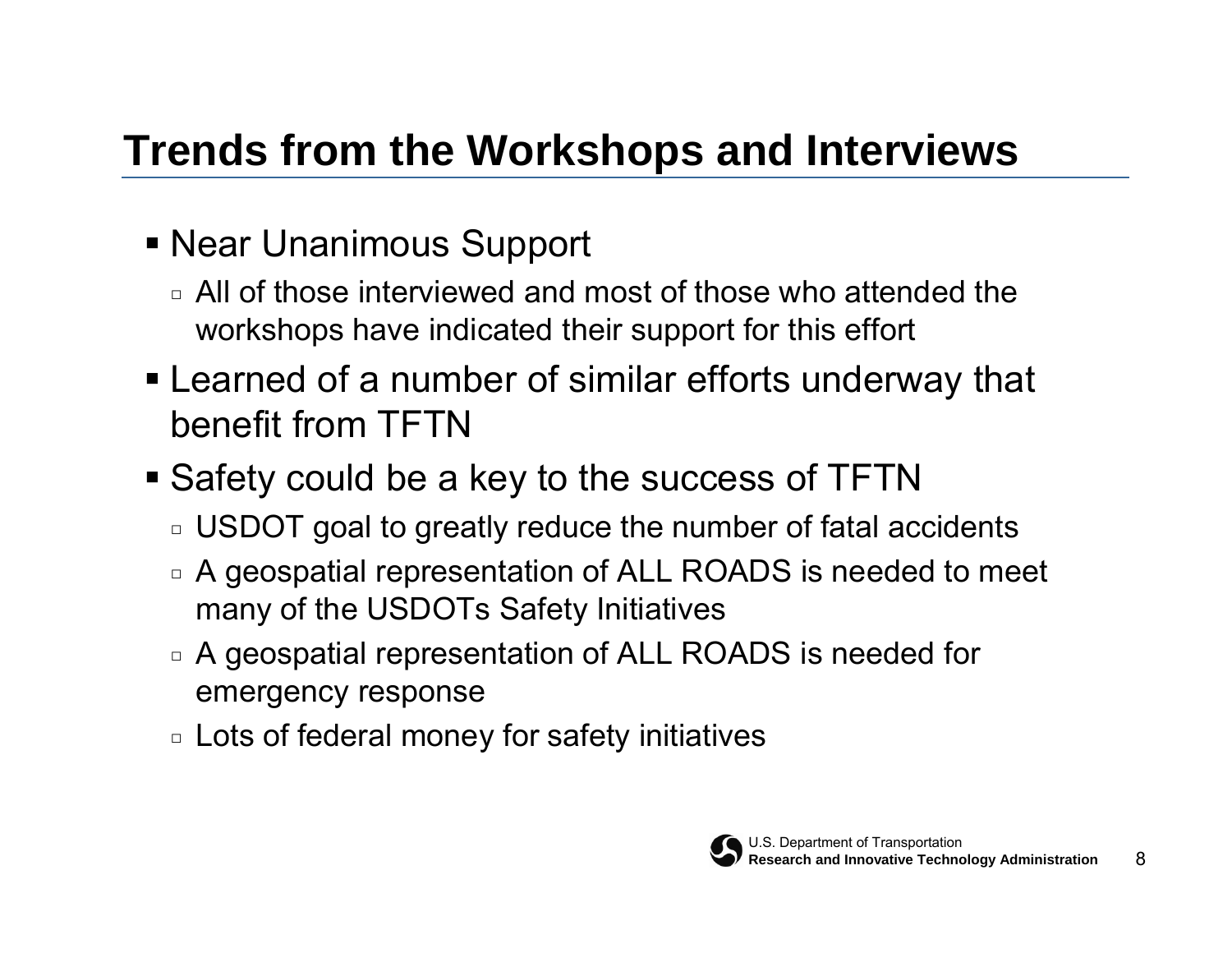## **Baseline Geometry with "Special Sauce"**

- The specifics of what's included in "baseline geometry" requires further definition
- **Initial, minimal components might be:** 
	- □ Road naming
	- $\,$  Basic attributes (e.g. functional classification)
	- □ Persistent segment ID numbering
- Seeking additional ideas and input from stakeholders on what's feasible
- **"** "Special sauce" can be content and/or capabilities

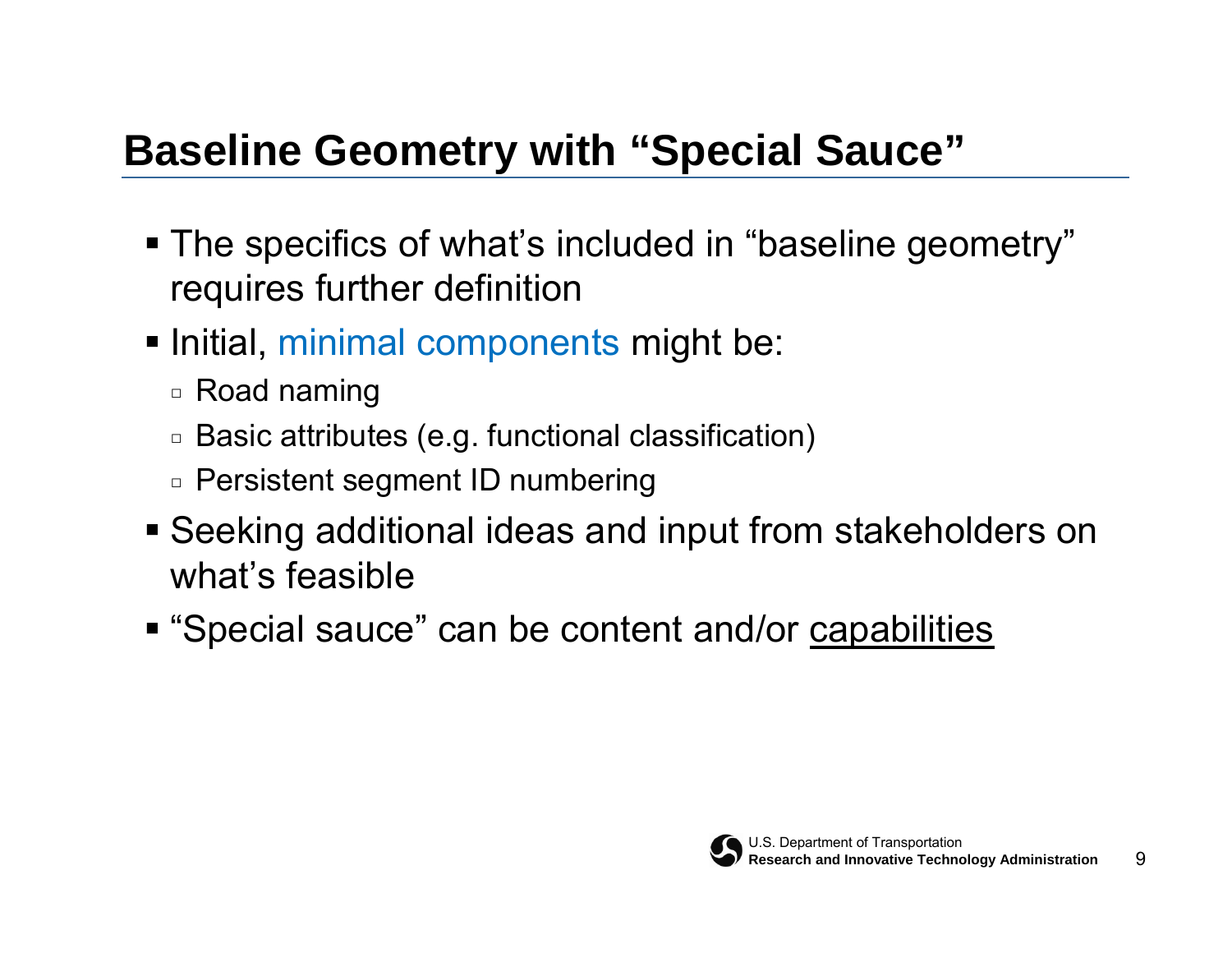## **Variety of stakeholders adds their own "special sauce" on top**

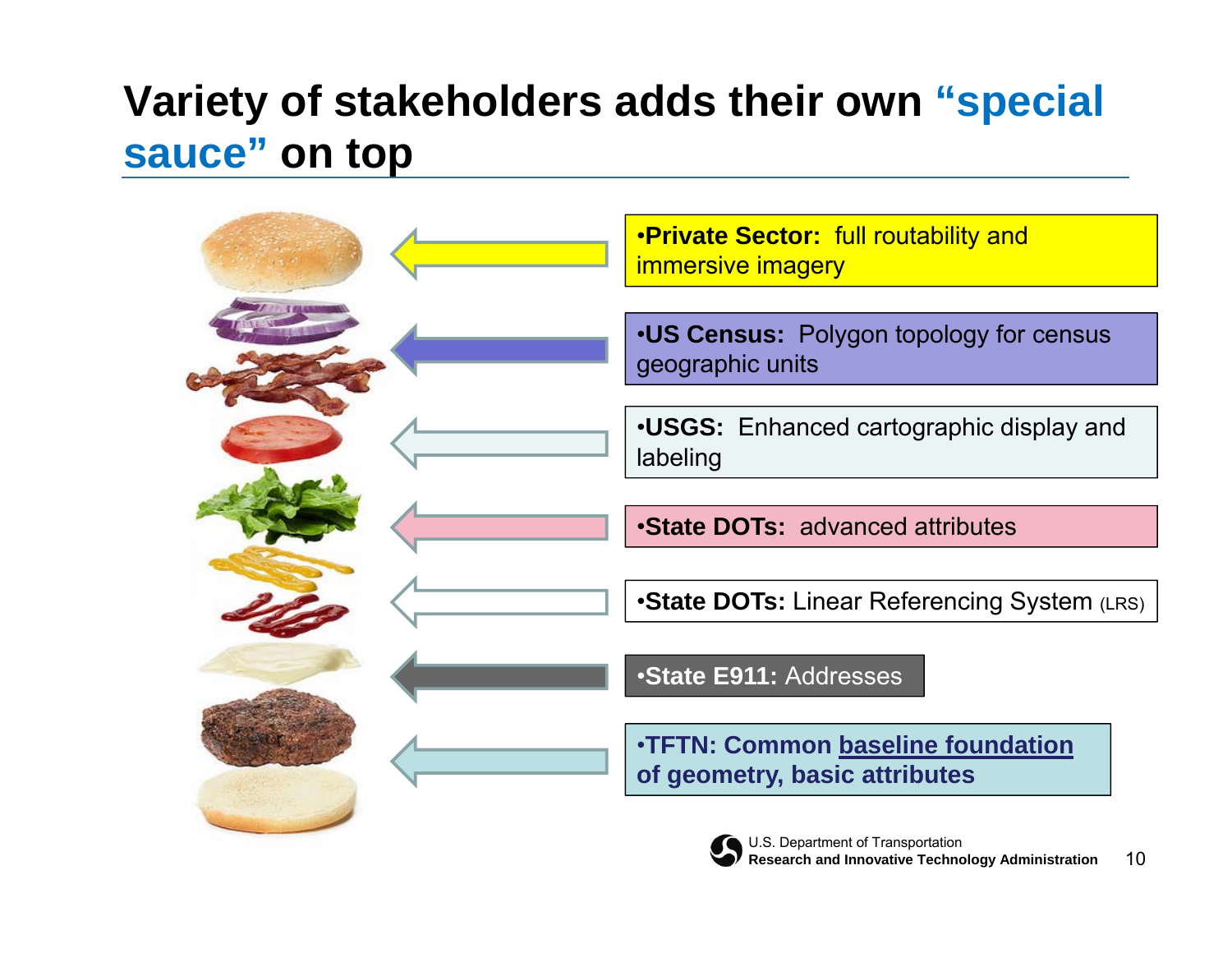## **Existing Nationwide Road Centerlines**

- **The following three alternatives were examined in terms** of **pros and cons**:
	- □ US Census TIGER Data
	- □ Commercial Data Providers
		- NAVTEQ
		- TomTom
	- □ Volunteered Geographic Information (VGI)
		- OpenStreetMap (OSM)
		- ESRI's Community Base Maps (ECBM)

## ALL ARE LESS THAN IDEAL FOR TFTN "AS IS"

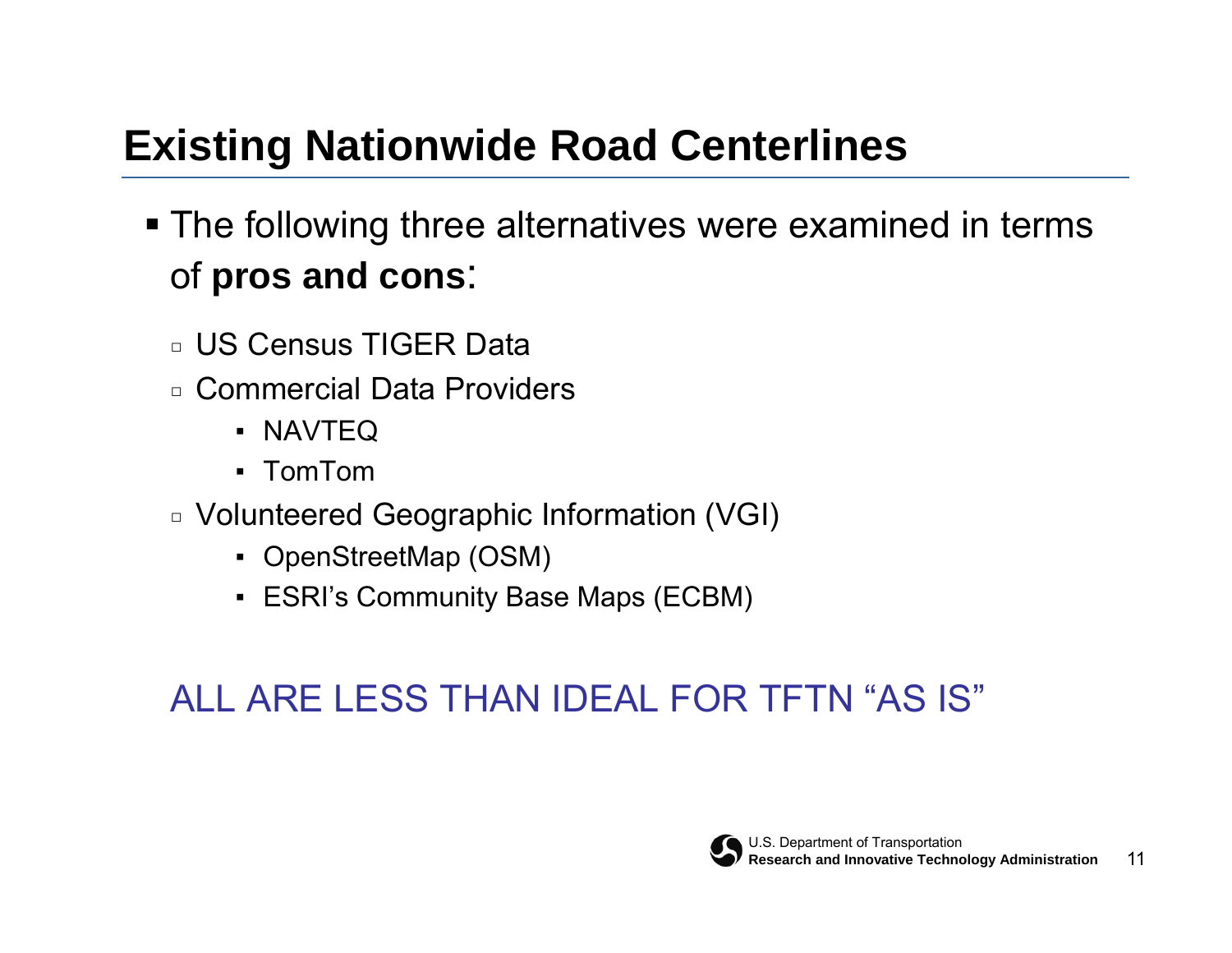- FHWA reporting requirements for the Highway Performance Monitoring System (HPMS) include the submission of a geospatial network of all **Federal-aid roads** by each State DOT
- Current reporting requirements for the HPMS could be expanded to require all roads
	- $\texttt{\texttt{u}}$  Detailed HPMS attributes would continue to be provided for only Federal-aid roads
	- □ Annual nature of HPMS reporting provides a data update mechanism
	- $\texttt{\texttt{u}}$  USDOT works with states to develop basic standards
	- □ Reporting requirement would enable states to utilize FHWA funding for creation and maintenance of inventory

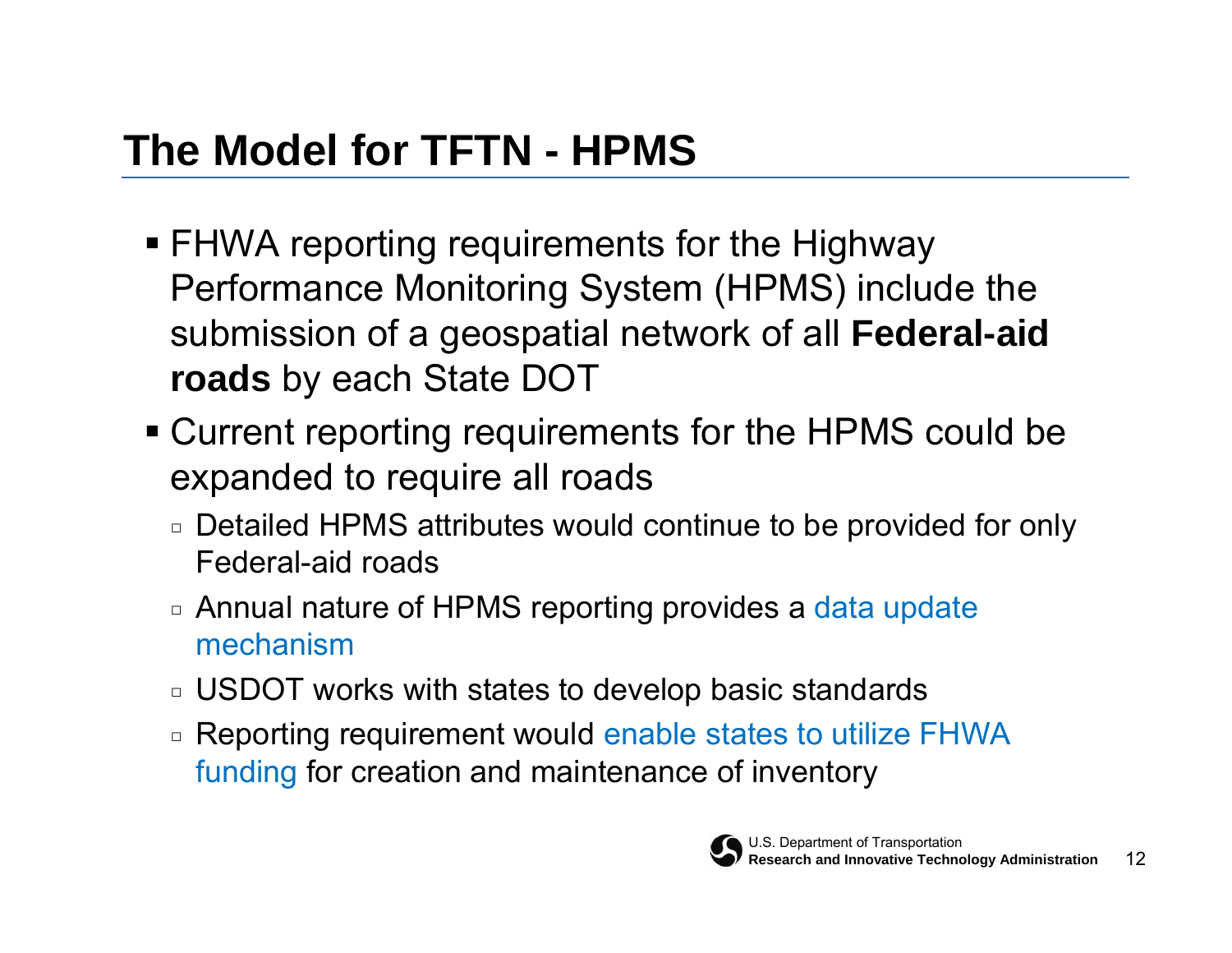## **Obstacles Associated With This Model**

- FHWA has to change the HPMS Reporting Requirements to include all roads in the geospatial submission
- **States are not required to work with neighbors for** connectivity
- No USDOT resources currently available for aggregation, assembly and publication of a nationwide data set
- **The level of quality/accuracy varies from State to State**
- U.S. Department of Transportation Although there is general agreement that the state DOTs are the authoritative source for street centerlines for their respective jurisdictions, there is very little independent verification of their accuracy

13

**Research and Innovative Technology Administration**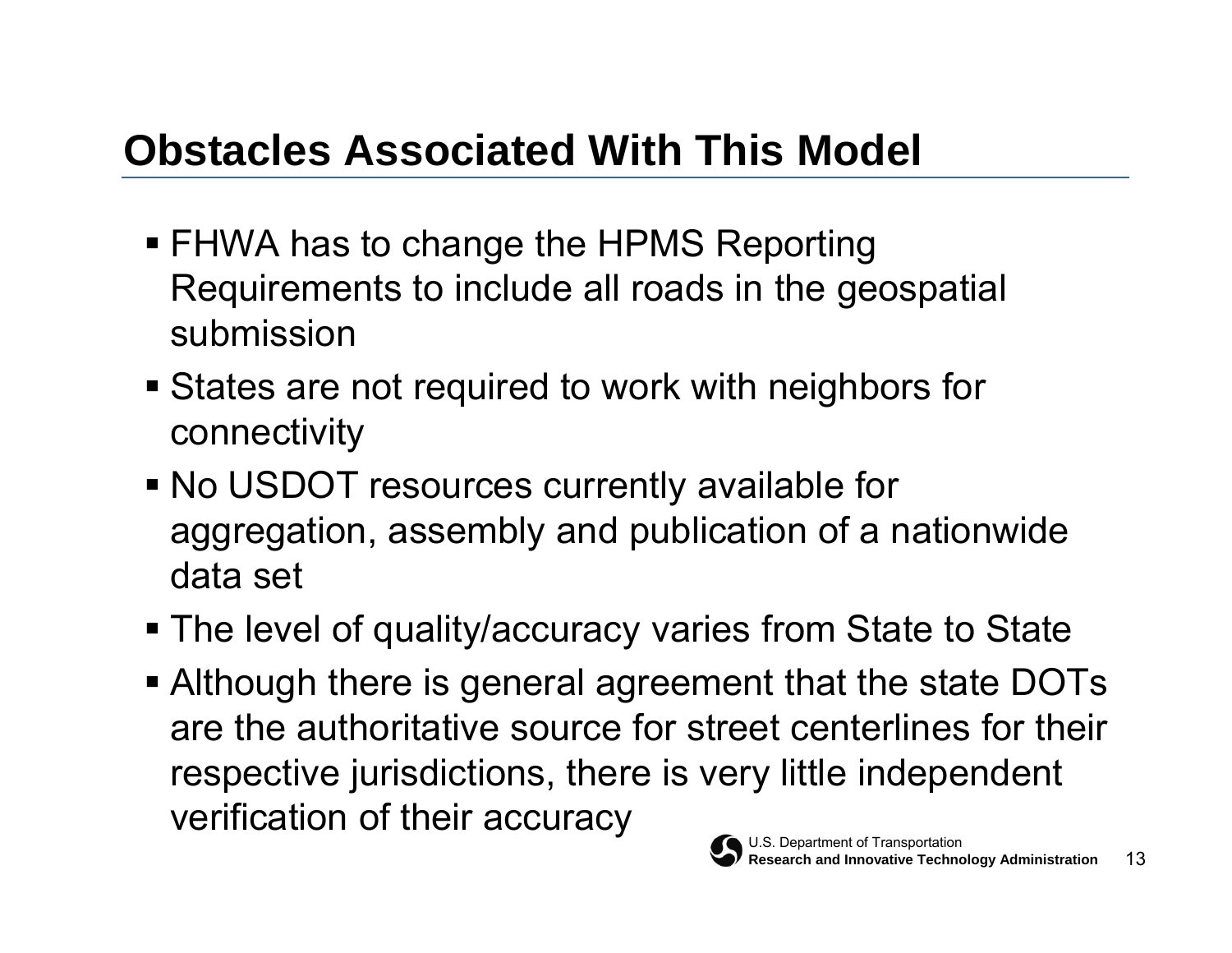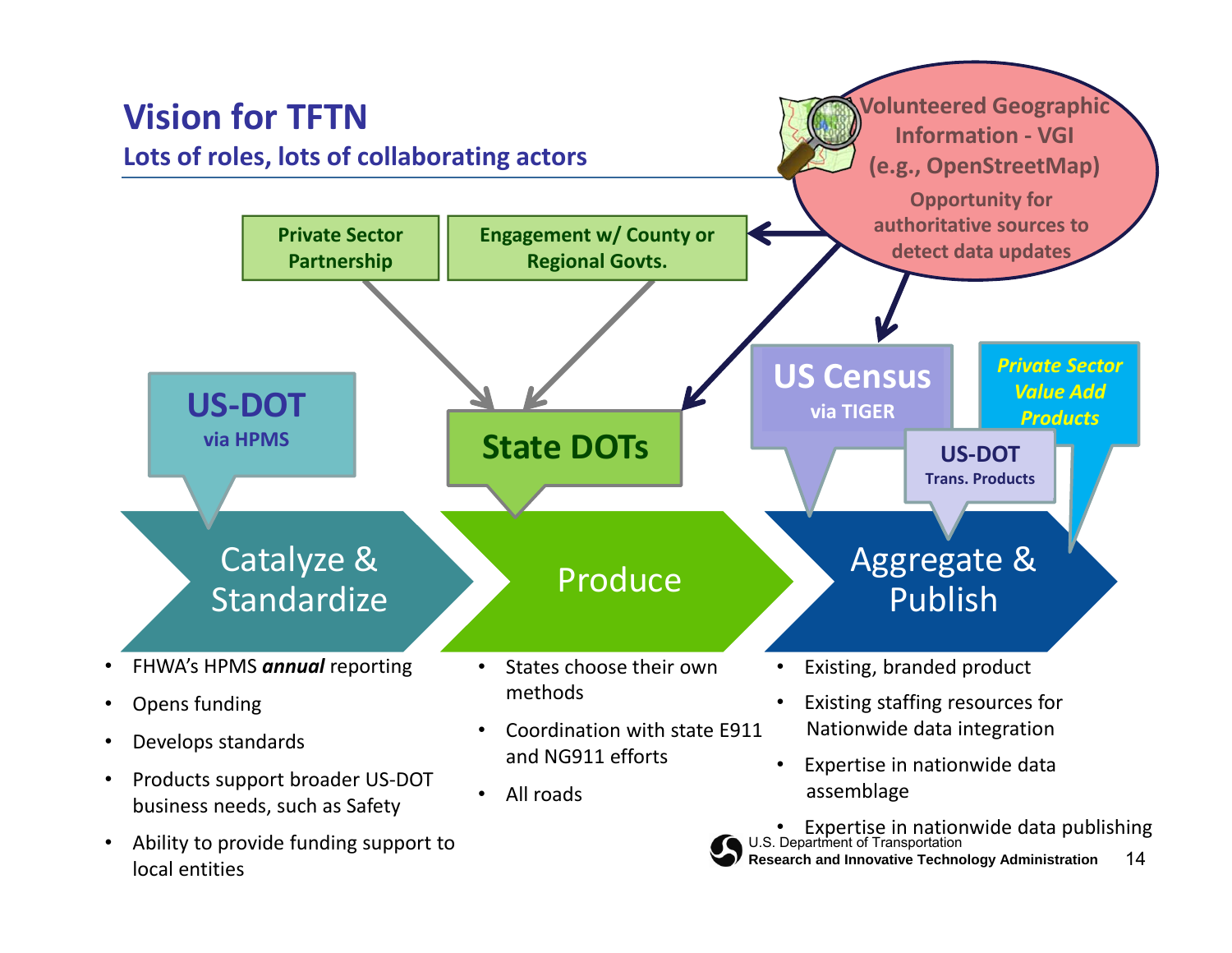## **TFTN Strategic Plan Status**

- **TFTN Strategic Plan will be out after Steering** Committee (Exec-Com & At-Large) review of Draft
	- □Strategic Plan document is written
	- □ $\, \scriptstyle\blacksquare\,$  Initial review completed by USDOT (late March)
	- □ $\Box$  Exec-Com review completed (mid April)
	- □Released to At‐Large Committee (late May)
	- □Distributed to FGDC CG and NGAC (late May)
	- □Public release on TFTN.ORG soon!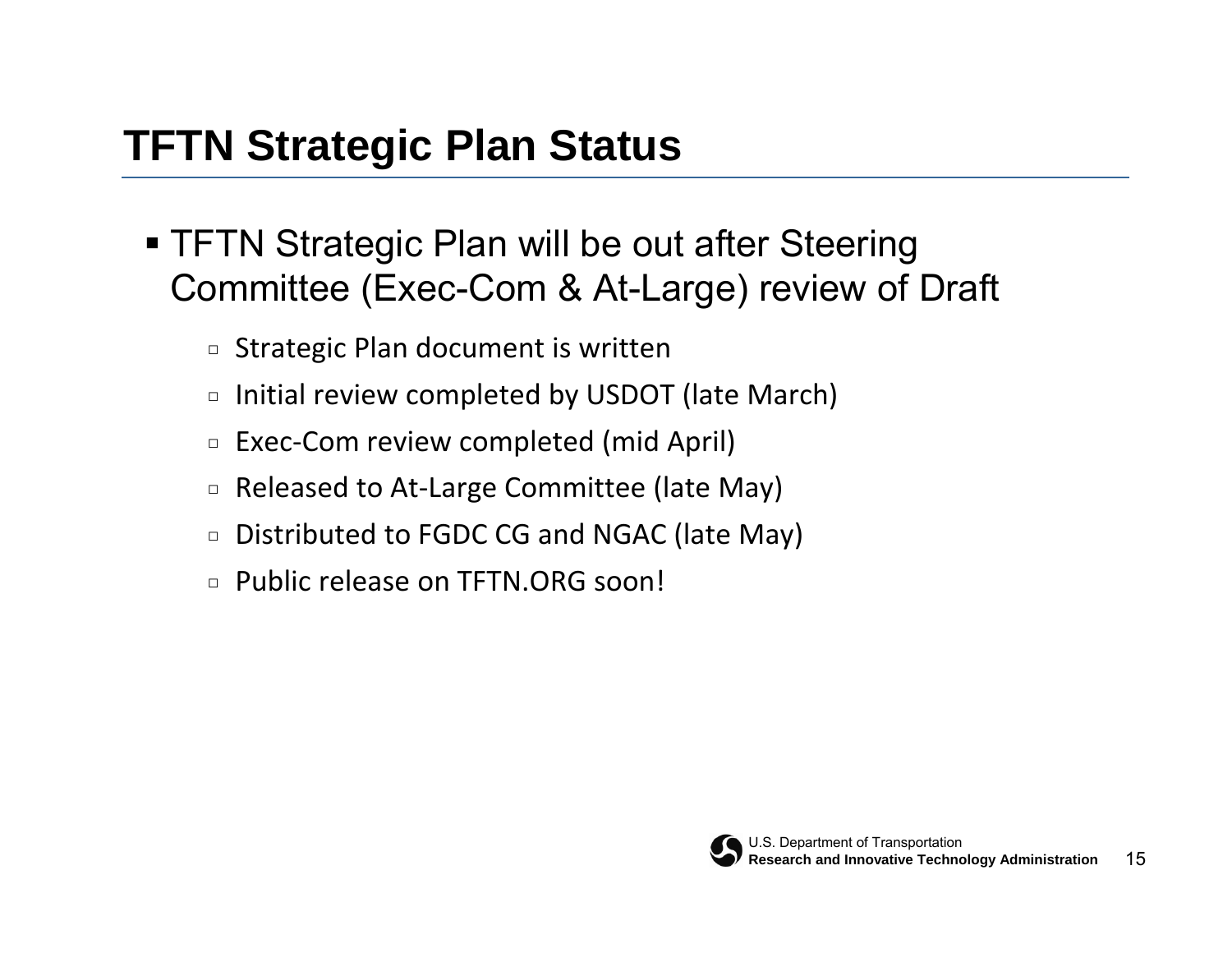## **Case Studies Outline**

- **1.OH**: Example of state activating counties
- **2.NY**: Example of state-private sector partnership for centerlines
- **3. MI**: Example of a state GIS office assisting a state DOT
- **4. KY**: Statewide, multi-purpose centerline used for HPMS, E-911, etc.
- **5. VA Counties**: Example of multiple counties collaborating for centerlines
- **6. WA Pooled Funds Study**: Example of a multi-state, regional data collection and integration effort
- **7. I-95 Corridor Study**: Example of multi-state data integration and update challenges

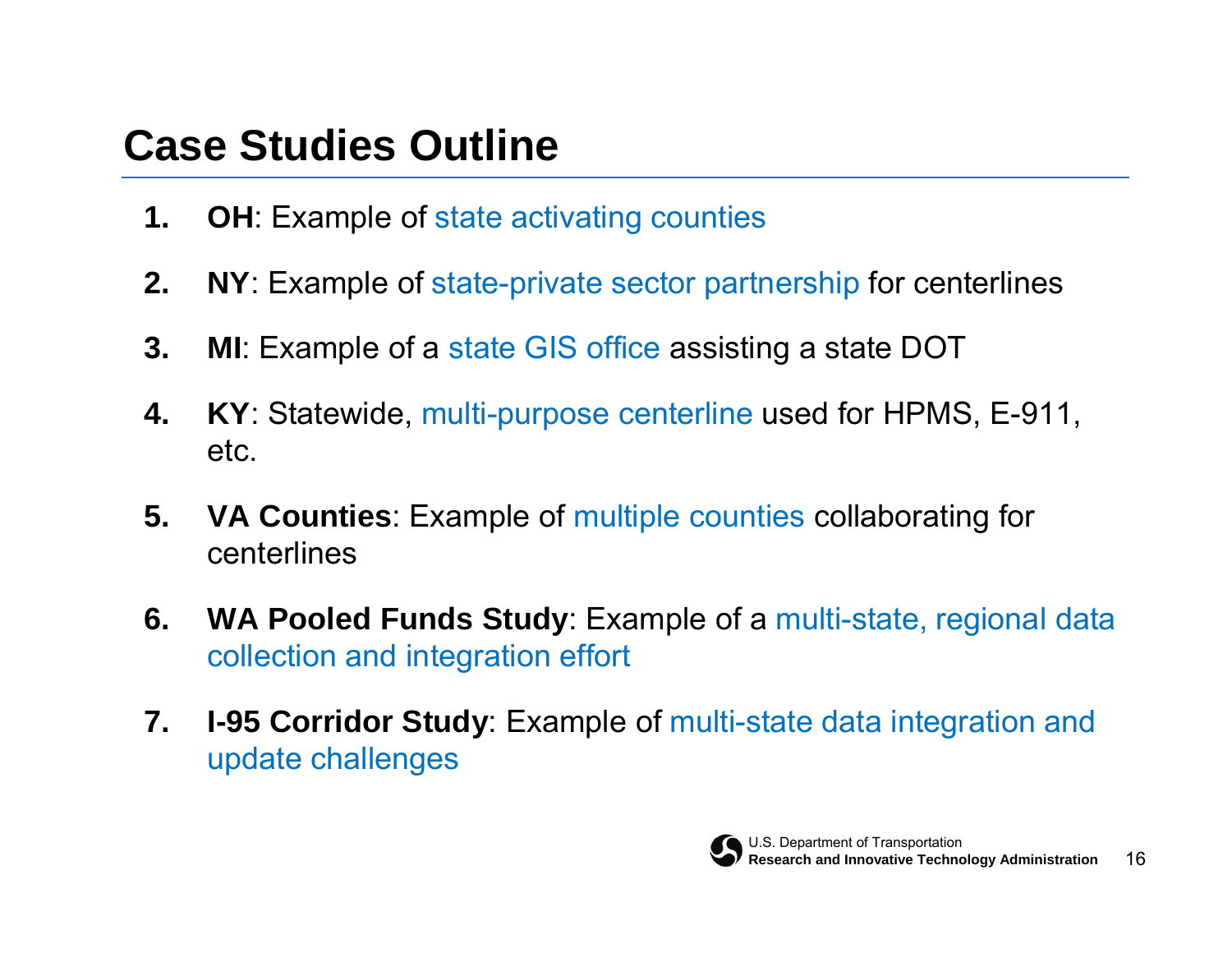## **Ohio: Collaboration on Street Centerlines**

- The Location Based Response System (LBRS) is a **partnership between state and local government** to develop:
	- Highly-accurate (+/- 1 m), field-verified street centerlines
	- Address point locations for the entire state
- The state has developed a set of standards and provides financial incentive to counties through a Memorandum of Agreement (MOA) to provide funds
- This effort has resulted in the successful culmination of **many organizations working together to provide accurate centerline data throughout the state** for use by:
	- **Emergency response organizations**
	- State geospatial programs

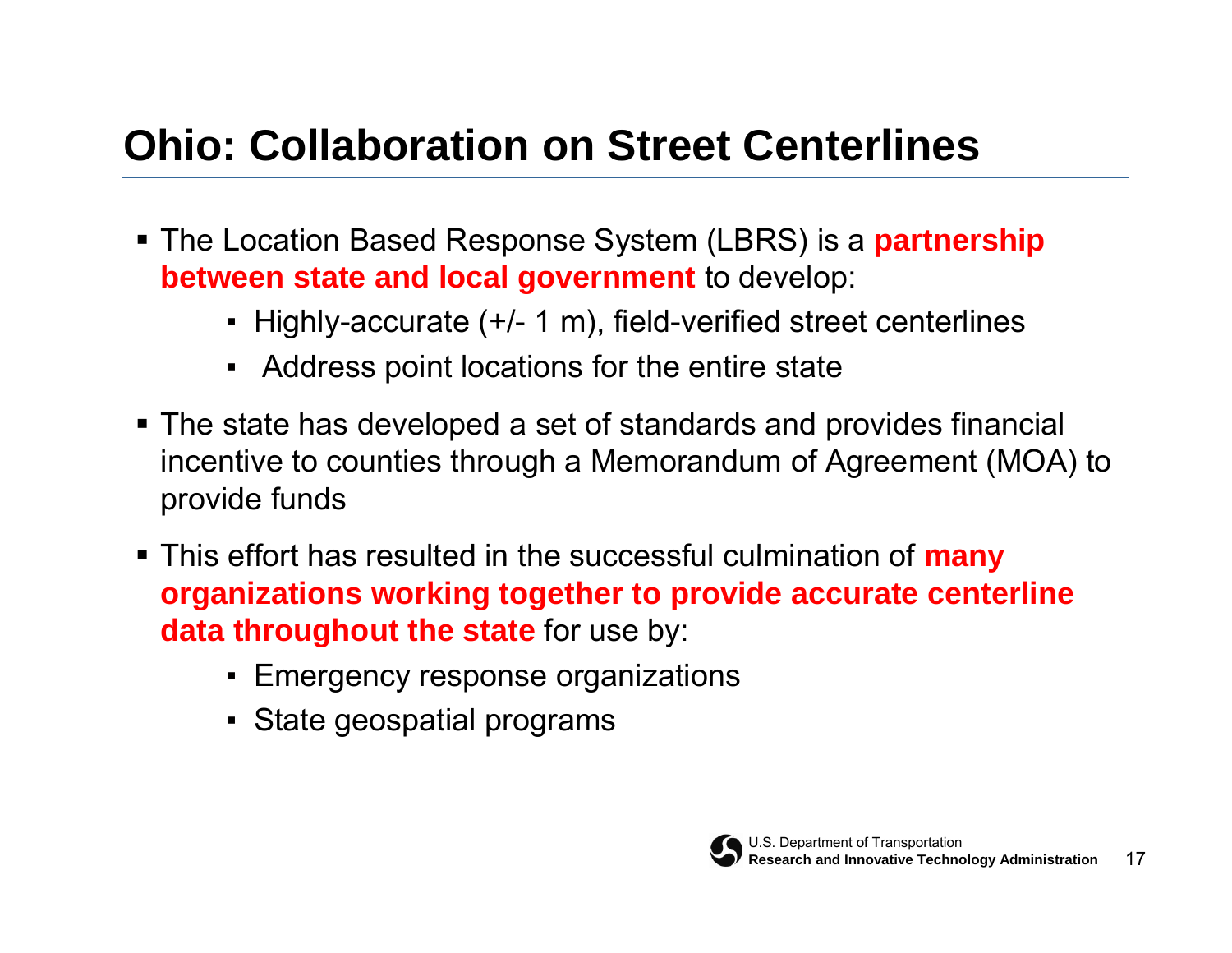## **New York: Multi-purpose Centerline Outlook and Involvement from the State GIS Office**

- **In the late 1990s, New York State launched a statewide baseline mapping program** utilizing GIS to upgrade how the New York DOT/DMV maintained their road data
	- Conform to the new state standard
	- $\textcolor{red}{\bullet}$  Focus on Federal regulations from such program as the FHWA Highway Performance Monitoring System (HPMS).
- With a **single street centerline layer**, other agencies will be able to consume this data
	- Support multiple applications
	- Support county and local government
- A web portal where counties can upload/download data was created. The data is verified, incorporated in to the working set and then disseminated back to State and other entities such as NAVTEQ.

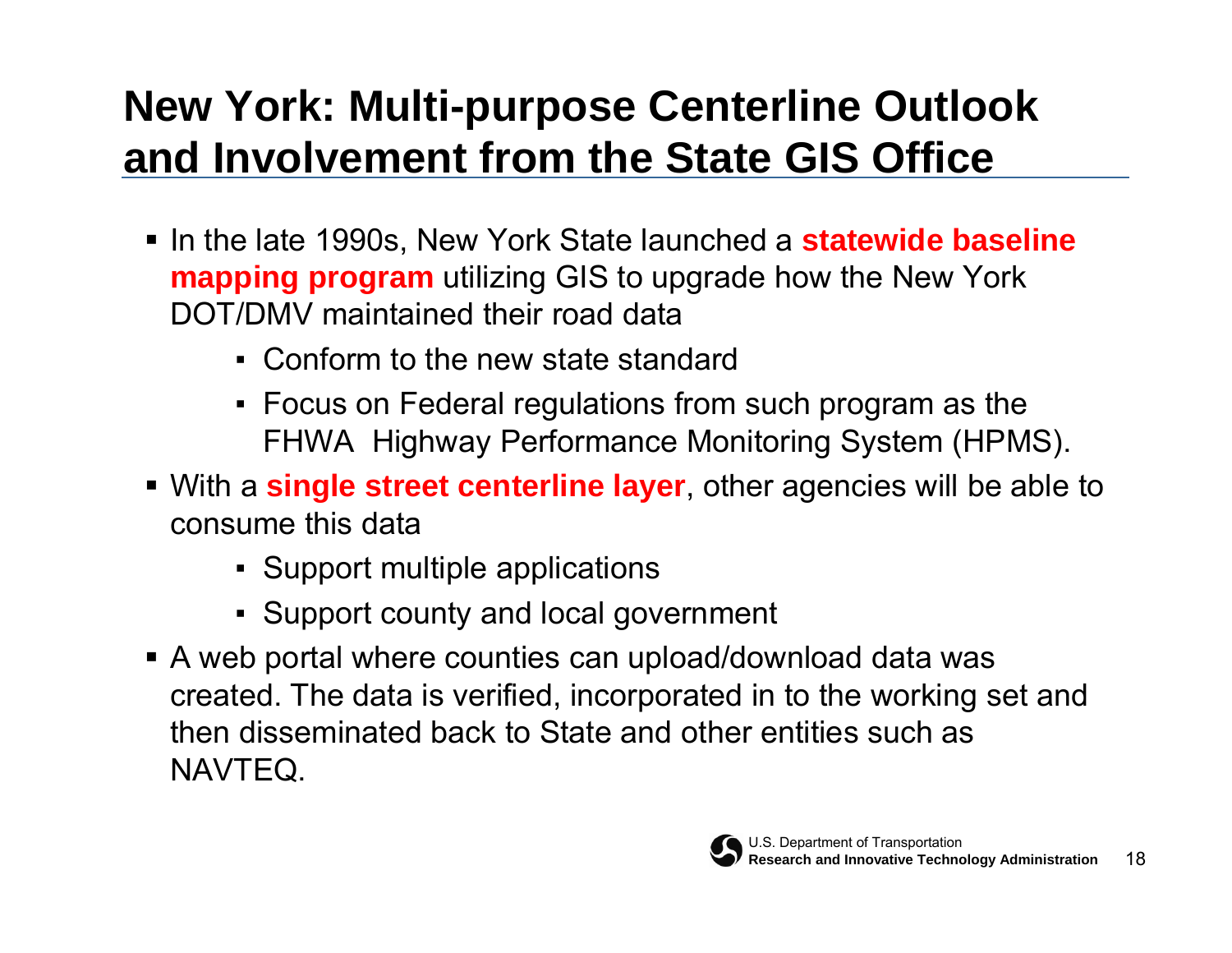## **Michigan: State GIS office Assists the Michigan DOT**

- The Michigan State GIS office is currently undergoing an effort called the **Transportation Data Stewardship Enhancement Plan**
- The program utilizes five full time staff members who work constantly to maintain the data
- Because of the strict nature and use of the State data model, it has been reported that **the State's submission to HPMS has had no errors over the past several years**
- The **Michigan State GIS office has assembled a robust and accurate road centerline** that covers a majority of the State

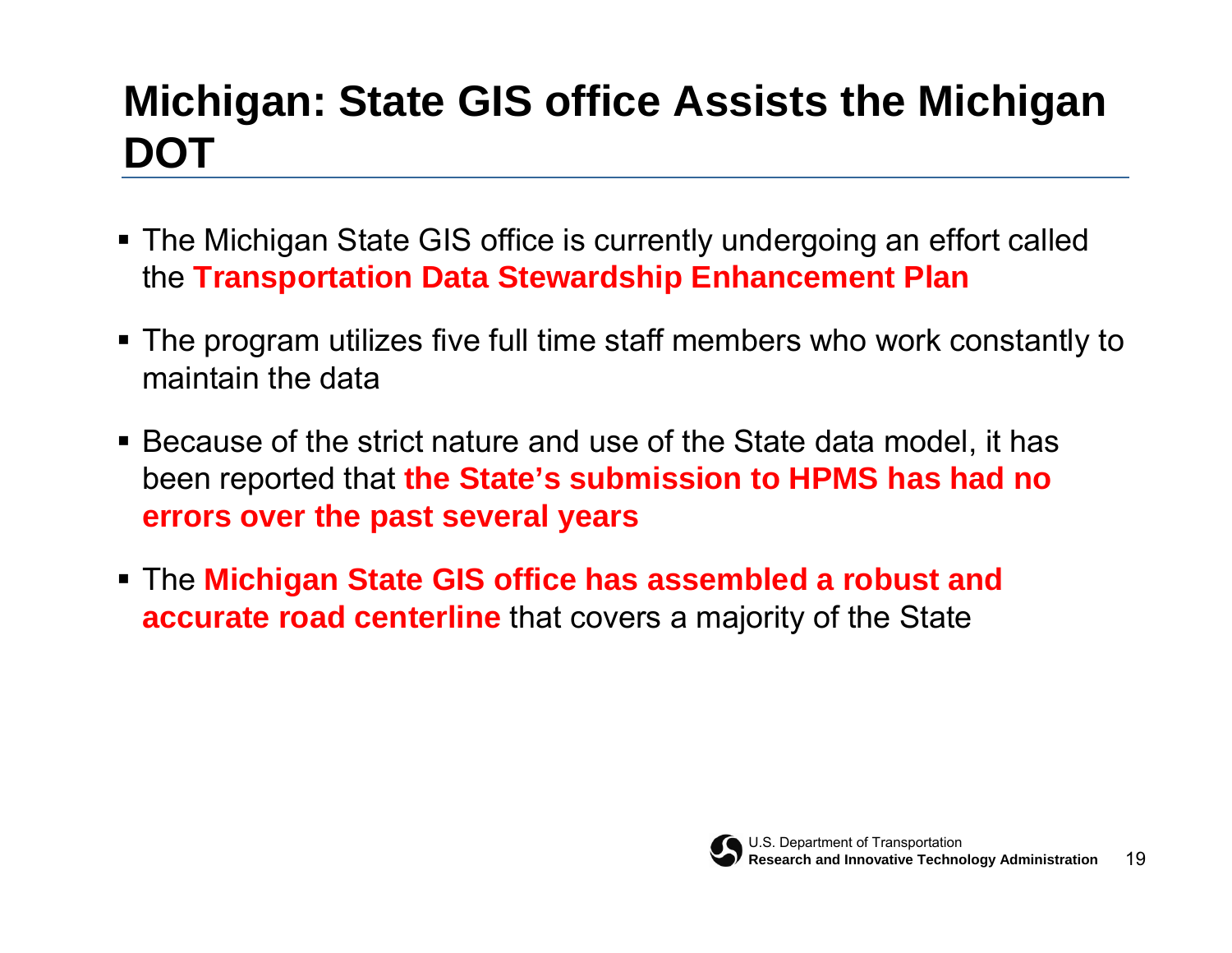### **Kentucky: Linkage of the Transportation Centerline to HPMS, other route-dependent datasets and E-911**

- **Example 1990** is the **Kentucky State Public Centerline project** was originally conceived as the brainchild of Greg Witt from the Kentucky Department of Transportation (KDOT), to:
	- ▪ Derive better statistical information and analytical products from all of the centerline data for the State
	- Move the State's geospatial data infrastructure into a geographic information system (GIS) powered by LRS
- Tremendous effort was put forth for funding to contract with **Area Development Districts (ADDs) from around the State** for data:
	- Foundation data layer that could be used by other agencies within the state, the Federal Highway Administration (FHWA), and the general public
	- ▪ These data also represent data sources that would not otherwise be available statewide without a high level of collaboration between all stakeholders within the State
- The resulting efforts have made for **seamless submission to HPMS** and help to enhance its performance and accuracy

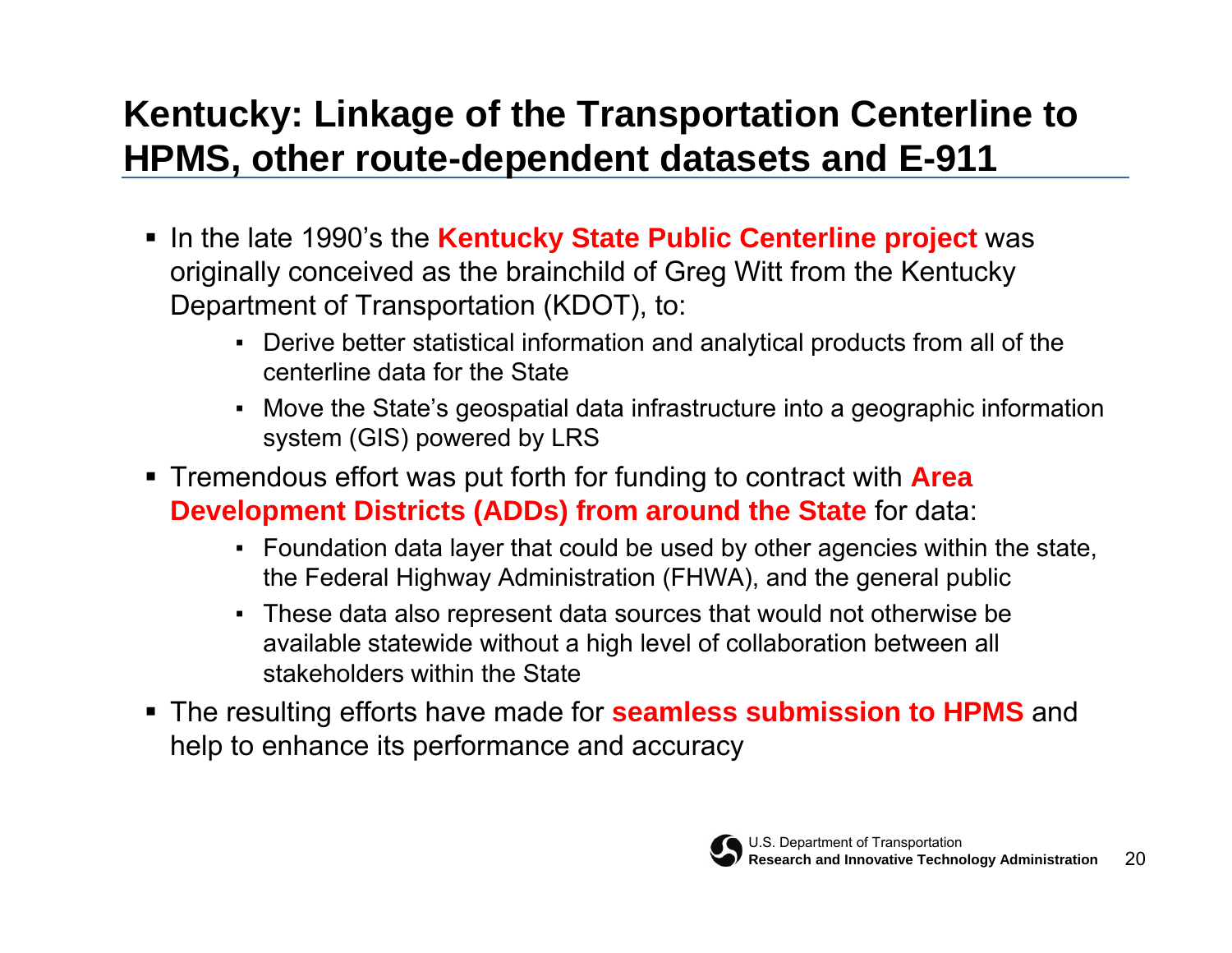## **Virginia: Northern Virginia Regional Routable Centerline**

- **Five Public Safety Answering Points (PSAPs)** in the Northern Virginia area, the Virginia Information Technology Agency (VITA), and the Virginia Department of Transportation (VDOT) working in collaboration, to:
	- Develop a routable road centerline data set and standard usable by *Computer-Aided Dispatch* (CAD) systems.
	- Enhance VGIN Road Centerlines (RCL) for supporting routing, geocoding, and persistent updates to local 911 map systems. It will
	- Support each individual CAD system for data outside their own jurisdiction (while not forcing them to change the data model currently used in CAD)
- The VGIN RCL project is considered a huge local success because of the **communication and handshaking that occurs between the state GIS and the state DOT**
	- Will eventually have a seamless flow from participating cities and counties up to the state and then back again to complete the round trip
	- Additional work on the project includes the development of maintenance tools and the integration of regional data into CAD systems

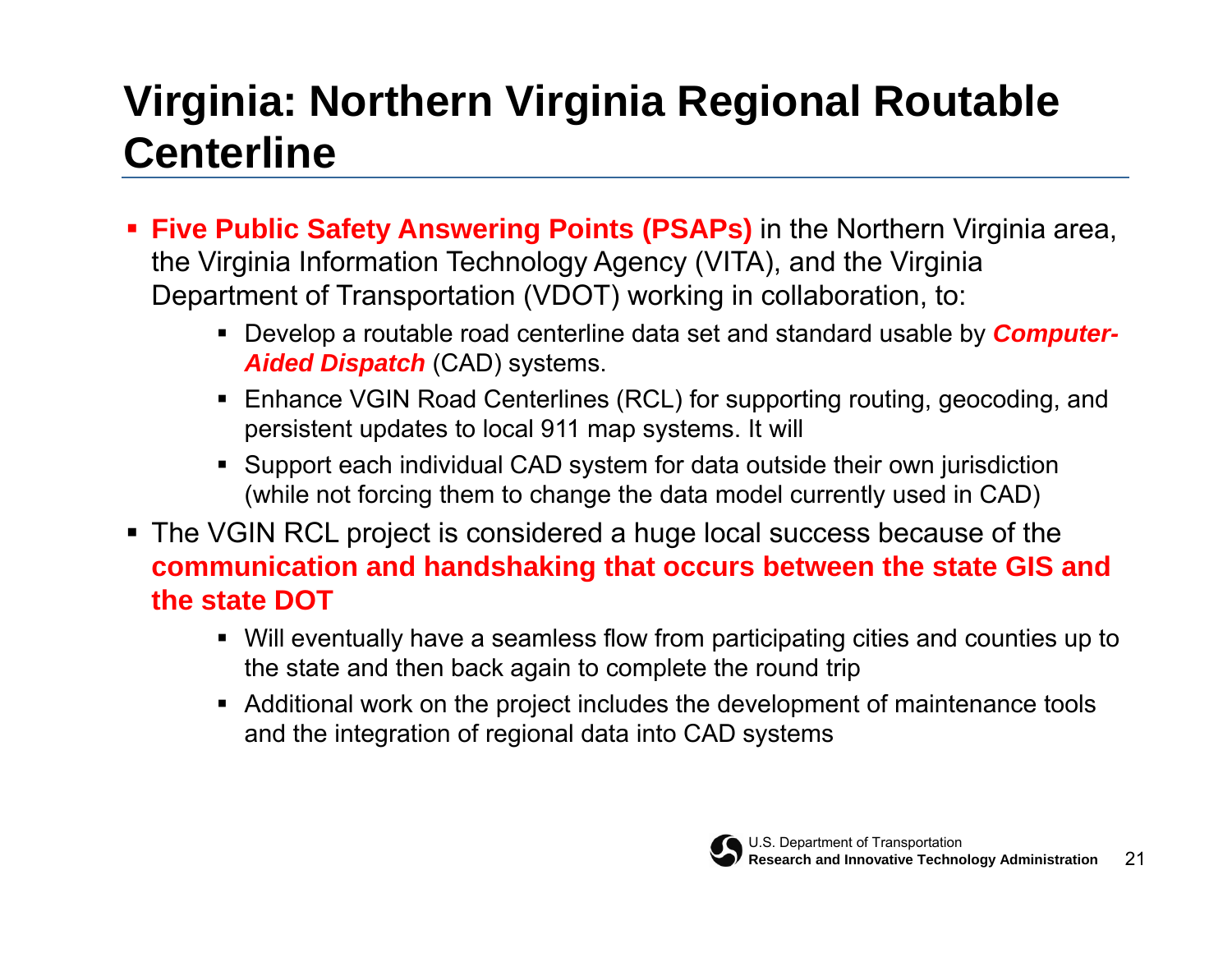#### **Washington Pooled Funds: Example of a Multi-State, Regional Effort to Collect and Integrate Transportation Data**

- The Washington State Transportation Framework project (WA-Trans) is to **build a framework transportation data layer in collaboration with all levels of government**, including:
	- 8 Federal Agencies, 7 States, 14 Washington State agencies, 23 counties, 10 cities, 9 tribal governments, and 20 other private and public entities
- **WA-Trans has been working in cooperation with six other state DOTs** to develop computer-based tools that facilitate transportation data sharing and integration financed with federal funds, specifically Transportation Pooled Funds (TPF)
- **Executed at the state level with data collected from a local level**, integrated at a state level, and shared to all project participants
- This collaborative collection of data plays a vital role in a **Statewide Transportation Framework**

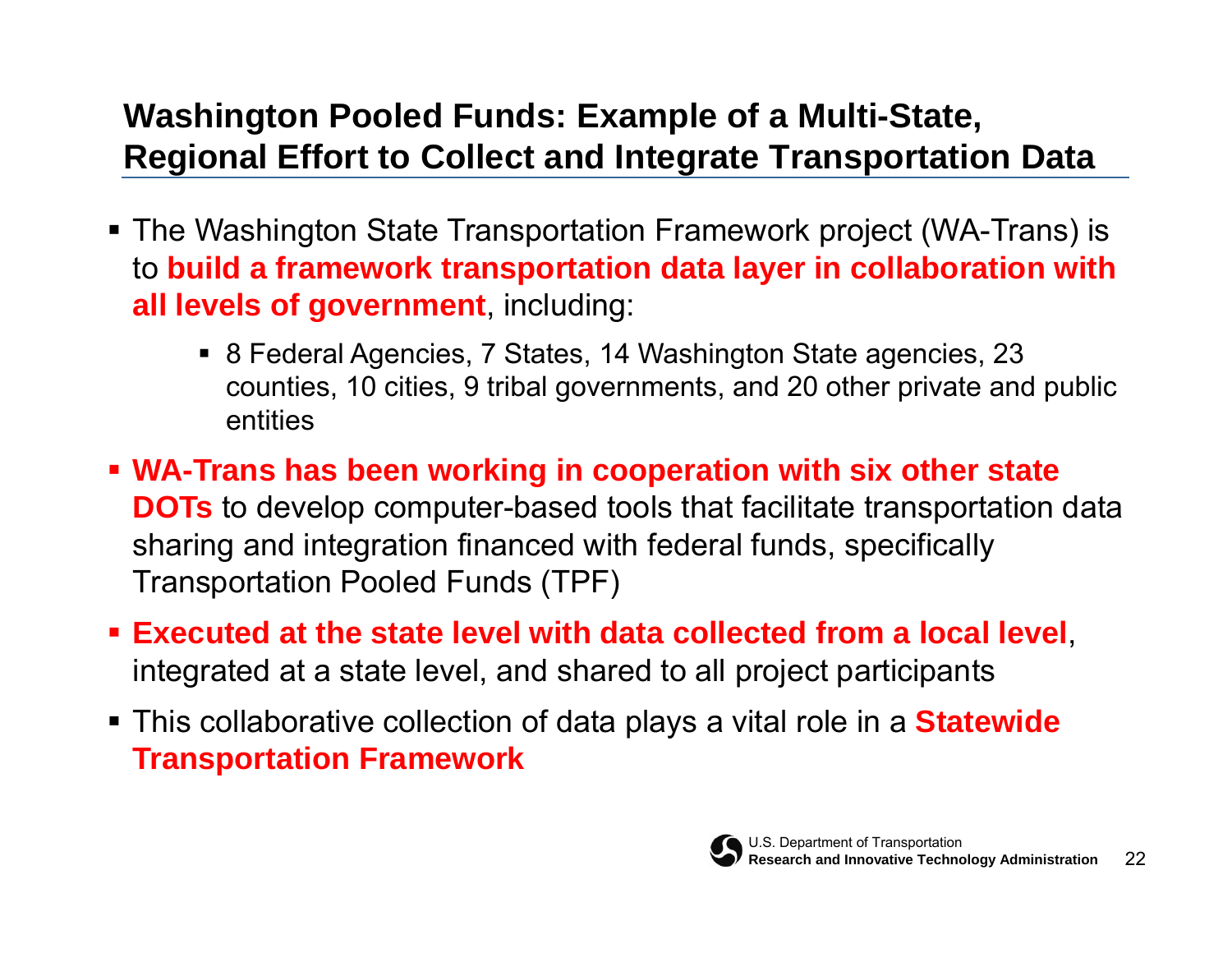## **I-95 Corridor: Example of Multi-State Data Integration**

- In support of the I-95 Corridor Coalition, Cambridge Systematics is coordinating the **development of a corridor-wide information system** 
	- **Consolidates existing state roadway network databases into a single multi-state roadway network** to guide regional transportation planning and emergency management efforts
- The individual **state roadway databases are 'stitched together' at the state borders to form a topologically integrated network**
	- Many variations in data contents and consistency for road datasets were encountered from state-to-state
	- Generally, useful and reasonably accurate road features were available to produce a public domain road network for the Corridor
- Conclusion: It might be easier to use a stripped down commercial roadway centerline network as a framework
- The issue would be ensuring public domain accessibility, with no license restrictions to inhibit use

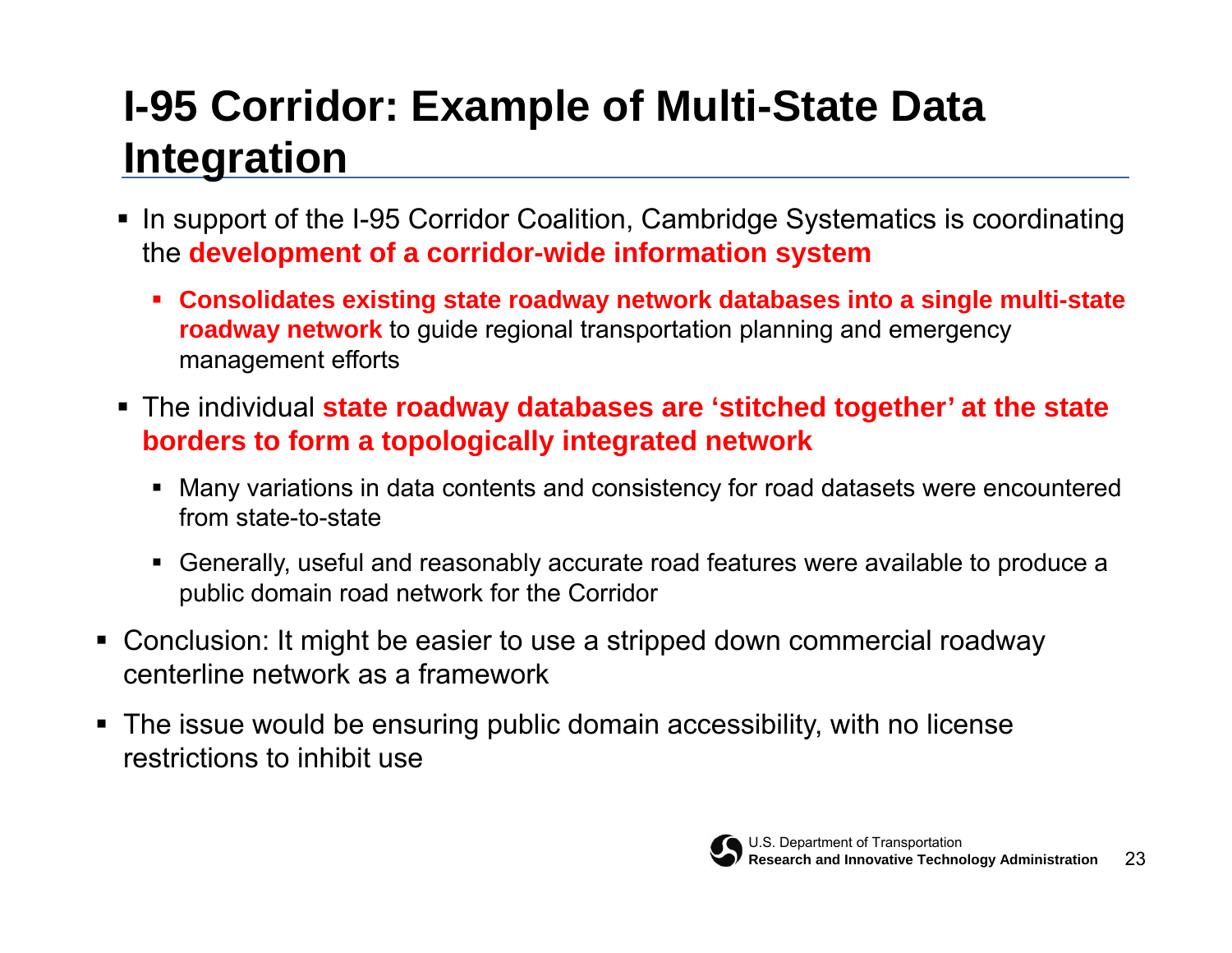## **In Summary**

- We've made it this far, and have a final draft **Strategic Plan**; a more detailed Business Plan is next
- **Input from Stakeholders** has been useful and essential
- **Initially, we're focused on road centerlines**; eventually, other modes
- We concluded that **existing nationwide road centerlines are not adequate for TFTN** requirements in their current "as is" condition or form
- The main recommendation is to **build on FHWA's HPMS program**, and take a new approach consistent with USDOT's responsibility as the lead federal agency for the **Transportation Theme of NSDI**
- Case studies indicate there are a **number of working models at the grassroots level**

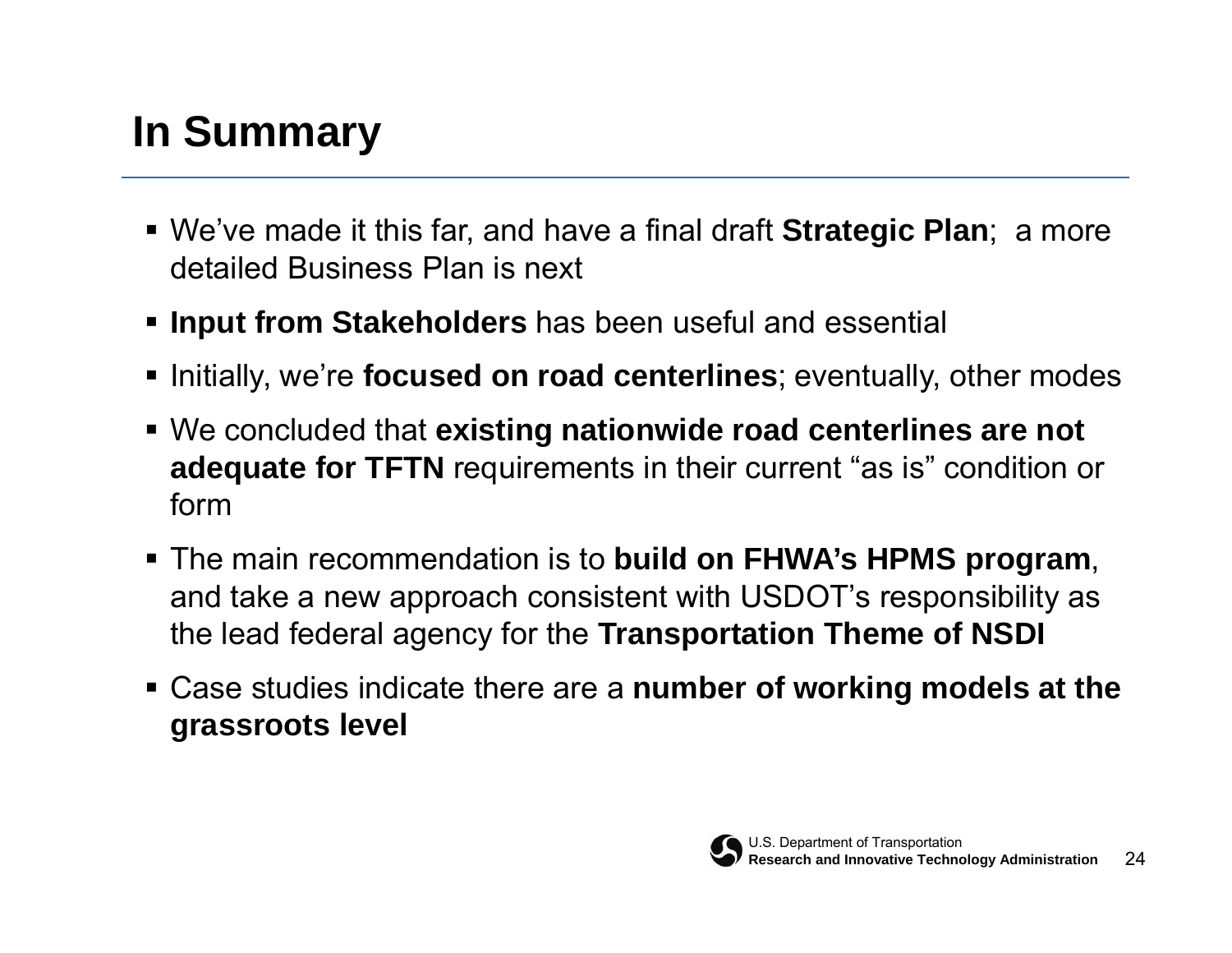## **The Road Ahead**

- Public release of a final strategic plan
- Move on to the Business Plan
	- $\,$   $\,$  Identify cost and funding
	- □ More detailed design, prototyping & business case
- **Begin implementation during 2012**